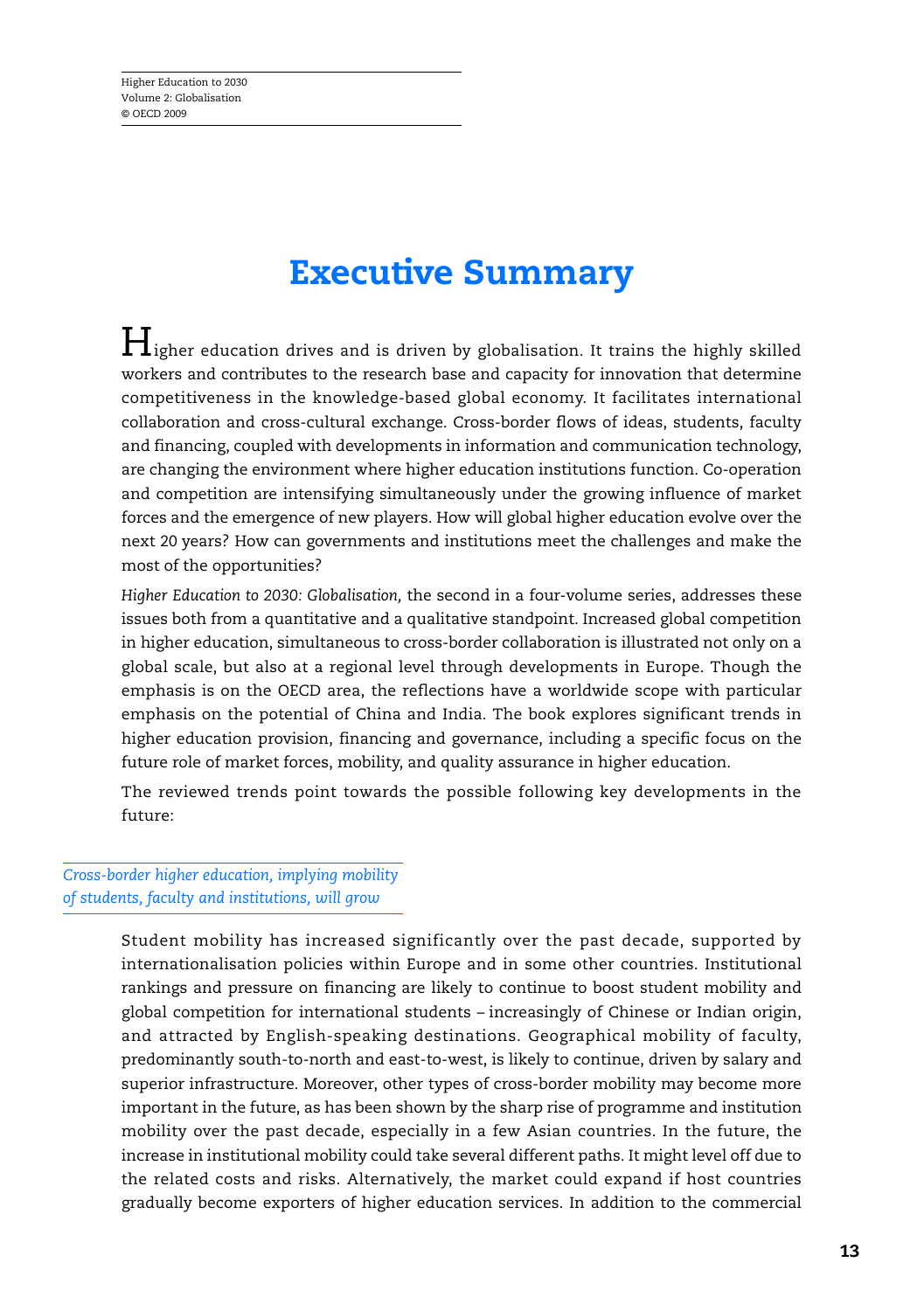approach, development of cross-border higher education through partnerships or along linguistic, religious or strategic lines could be envisaged in the future.

*Academic research will become increasingly international and will continue to be affected by both collaborative and competitive forces*

> Cross-border collaboration in research has grown along with the development of information and communication technologies. The number of internationally co-authored articles more than doubled over the past two decades. International funding for university research has also increased, even if it still represents a small share of research funding. However, international rankings based heavily on research criteria are likely to further increase global competition, especially for research talent, as numerous countries are attempting to build so-called world-class universities. This raises the major issue of where academic research takes place. When taking into account the diverse objectives of higher education, the model of concentrating resources in a few institutions is not necessarily superior to the model of supporting excellent research departments across the different institutions and regions in a given country.

*Higher education systems in Asia and Europe will gradually increase their global influence, although North America will continue to hold a clear advantage especially with regard to research* 

> Over the past two decades, even if from lower starting points, the growth in scientific output has been faster in Asia and Europe than in North America. China and India, the two largest academic systems in the world, will have an increasingly important role to play in the future, even though they are unlikely to rival OECD systems in terms of quality in the medium term. A significant challenge for both countries is to create a sufficiently deep and extensive national research infrastructure. In European higher education, the Bologna Process has initiated reforms aimed at increasing global competitiveness through regional co-operation, providing an interesting example for other regions. While this has already led to some convergence of degree structures and to common frameworks for quality assurance and qualifications, the emergence of a fully integrated European higher education system is not yet in sight. Further harmonising of systems will imply finding a balance with the simultaneous trend towards institutional diversity.

*Private higher education provision and financing will increase worldwide, especially outside the OECD area*

> On average, the growth of private higher education and, especially research funding, has been faster than that of public funding in the OECD area, although in the majority of OECD countries higher education is still largely funded by the public purse. With the exception of Japan and Korea, the persistent reliance on the State is even more marked in higher education provision, since the private sector caters to an increasing number of students in only a small number of OECD countries, namely in eastern Europe, Portugal and Mexico. Worldwide, however, both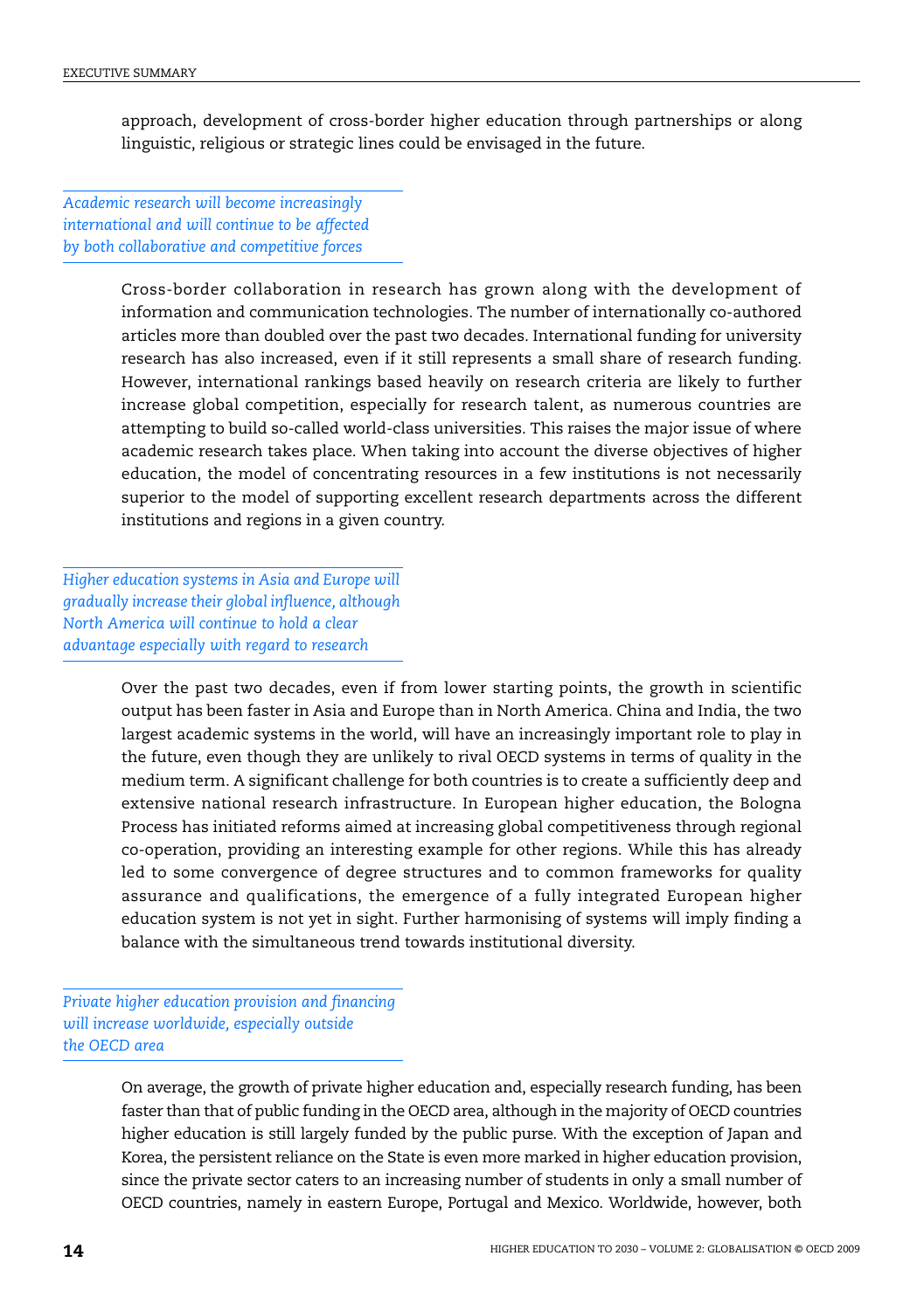private higher education provision and funding have seen significant increases over the past decades. This growth is likely to continue, especially in developing countries where rapid demographic growth will continue to boost higher education demand.

*Growth of market-like mechanisms will be more marked in higher education governance through the use of performance-based and competitive allocation of funds*

> The increase of competitive research funding in many OECD countries, together with an emerging range of merit-based grants and loans worldwide, reflects the global quest for accountability, efficiency and effectiveness. However, while demand-side financing has growth prospects, especially in higher education systems that already combine a mixture of public and private elements, traditional supply-side models of allocating government funding are still largely predominant in most OECD countries. Taking into account specific economic, social and cultural contexts, an essential challenge for higher education systems is to combine the encouragement of efficiency and excellence with the promotion of equity and access.

*Focus on quality assurance will strengthen in response to the growing importance of private and cross-border higher education, institutional rankings and the quest for accountability*

> The overall emphasis on quality assurance has started to move towards assessing educational and labour market outcomes instead of inputs, but there are still notable differences between audit and evaluation approaches across regions. At the same time, one can observe the emergence of cross-border accreditation and a general strengthening of co-operation across borders: several regional networks of quality assurance agencies have been established and there is an increasing interest in establishing common regional criteria and methodologies, particularly in Europe. The emergence of a common quality assurance framework on a global scale does not, however, seem likely in the near future.

> The book starts by illustrating trends and developments in the global environment of higher education and reflecting on how higher education might look in the future. While the thematic focus is on cross-border education and academic research, the specific cases of emerging Asian giants and European co-operation are examined in more detail. The book then shifts its focus to the themes of higher education provision, financing and governance that have a crucial impact on the capacity of countries, institutions and individuals in the context of globalisation.

> *Chapter 1* (Marginson and van der Wende) provides a comprehensive framework for understanding the dynamics of higher education and globalisation. It examines positions and strategies of different countries in the global environment, with a specific focus on research capacity and performance. The chapter concludes by reflecting on challenges and opportunities related to cross-border higher education and global public goods.

> *Chapter 2* (Vincent-Lancrin) explores developments in cross-border higher education, particularly with regard to student and institutional mobility. After depicting the main past